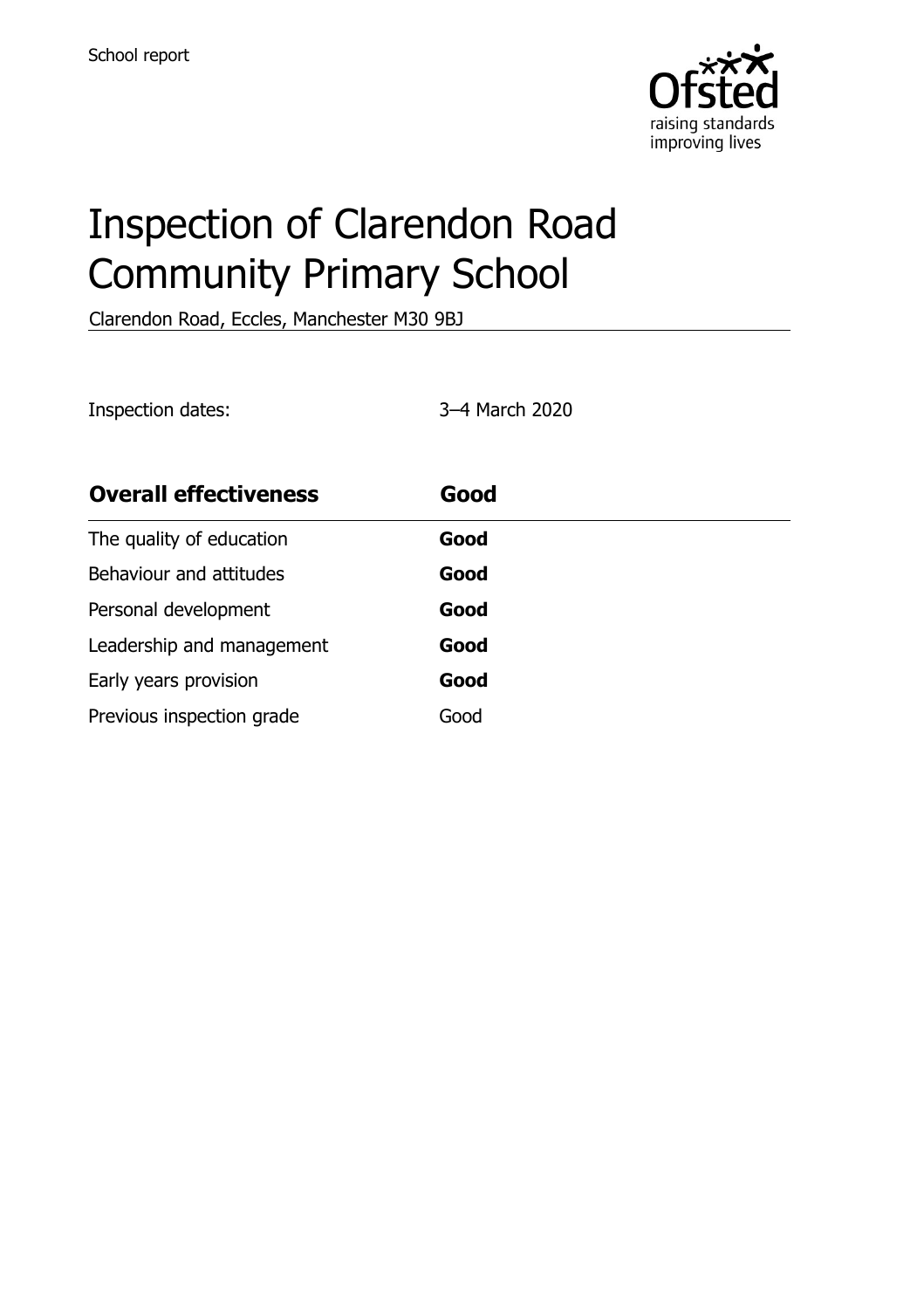

### **What is it like to attend this school?**

Pupils are at the heart of everything that this school does. They feel safe, happy and 'all part of one family'. The pupils spoken with said that they know what to do if they have any worries or concerns and that staff are there to help them. They said that bullying is rare and is dealt with well if it happens. They understood how the 'school spirits' encourage them to make good choices.

Leaders have high expectations for every child. The whole staff team is working well to close gaps in pupils' learning.

Pupils experience much success in sport. The school held the title of Salford Primary School of the Year because of its sporting provision. Unsurprisingly, the trophy cabinet is full.

The school is proud to be recognised as a School of Sanctuary. Pupils arriving new to the school bring a wealth of home languages with them. There are currently 23 different languages spoken by these pupils. Parents and carers see the school's diversity as one of the main strengths. The pupils share the same sense of pride, recognising that Clarendon Road is a 'welcoming and diverse community'.

#### **What does the school do well and what does it need to do better?**

The new headteacher has dealt with instability in staffing well and has appointed a number of senior leaders and new staff. She and governors have a good understanding of the school's strengths and areas for improvement.

Leaders have made sure that previous gaps in pupils' learning are being addressed. They have thought carefully about the curriculum. This includes thinking about what they want pupils to learn and by when. Many subjects are now well planned, including mathematics, science and history. Pupils' learning is organised logically. This helps them to know and remember more. In other subjects, such as art and design and music, curriculum planning is not as well developed. Teachers have good subject knowledge. They deliver different subjects well. This helps pupils to achieve well across the curriculum.

Leaders are experienced in providing support for pupils who regularly arrive from overseas with no spoken English. This presents a real challenge for leaders, but they deal with it well. Such pupils are readily welcomed into the school community.

Pupils with special educational needs and/or disabilities (SEND) have access to the full curriculum. They are supported in their learning, which helps them to achieve well. Leaders understand the challenges faced by disadvantaged pupils and their families. These pupils are helped to make a confident start to school life. For example, they now attend school more regularly. Younger children are supported to develop their early speech and language skills. In 2019, a greater proportion of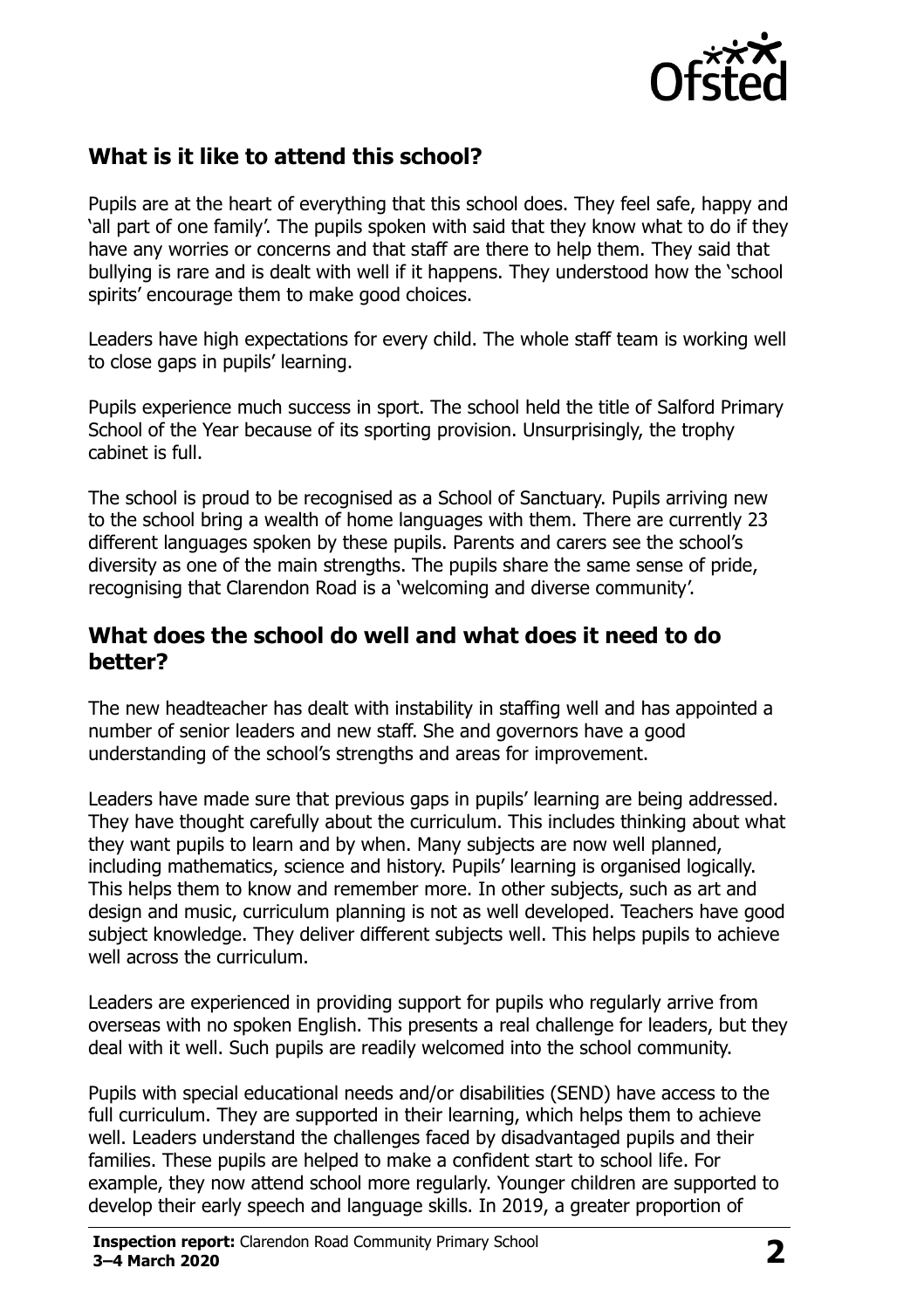

disadvantaged pupils achieved the expected standard in reading, writing and mathematics at the end of key stage 2. Even so, they did not attain as well as other pupils nationally. Leaders recognise that there is more to do to make sure that this group of pupils are even better prepared for the next stage in their education.

There has been instability in staffing over recent years. During this time, pupils have not always achieved as well as they could in reading. For example, pupils' progress was well below average by the end of Year 6 in 2019. As a result, leaders have made reading a high priority across all classes. They keep a careful check on pupils' progress through the planned reading curriculum. Children learn about phonics as soon as they enter the early years. Leaders ensure that pupils read books that match their phonics ability. They also make sure that staff listen to all pupils read regularly. Adults provide extra support for pupils who need to catch up. They help younger children to develop confidence in their reading skills and older pupils to become more fluent readers. There is a real focus on reading for pleasure and parents appreciate this. As one parent said, 'The school has fostered a love of reading in my child; I can't thank them enough.' Pupils' attainment in early reading is improving. In 2019, the proportion of pupils who achieved the expected standard in reading by the end of key stage 1 was above the national average.

Pupils' personal development is a priority. Their spiritual, moral, social and cultural development is well developed. This supports their positive behaviour. British values are taught and brought to life through exciting projects. Pupils have formed their own political parties, campaigned and held elections. Pupils are enthusiastic about the different ways the school involves them. They recognise how the four different pupil councils have a positive impact on school life. The eco-councillors were proud to have gained the 'eco gold award' and to have won a competition to improve the school garden.

The early years curriculum has been well thought through to meet children's needs. Classrooms fully support the curriculum and are rich in opportunities for language development. The children are enthusiastic learners and play well together. Staff work alongside parents to support children's learning at home. They provide workshops in phonics, early reading and early mathematics. Children in the early years achieve well. They are ready for the next stage of their education.

#### **Safeguarding**

The arrangements for safeguarding are effective.

There is a strong culture of safeguarding in the school. All staff know how to keep children and pupils safe. They know how to report any concerns they may have about a pupil's safety or well-being. Safeguarding records are detailed and well managed. Governors make sure that appropriate checks are carried out on new staff.

Leaders are alert to circumstances when a family may need early help. They ensure that appropriate support is in place where needed. Various courses are available to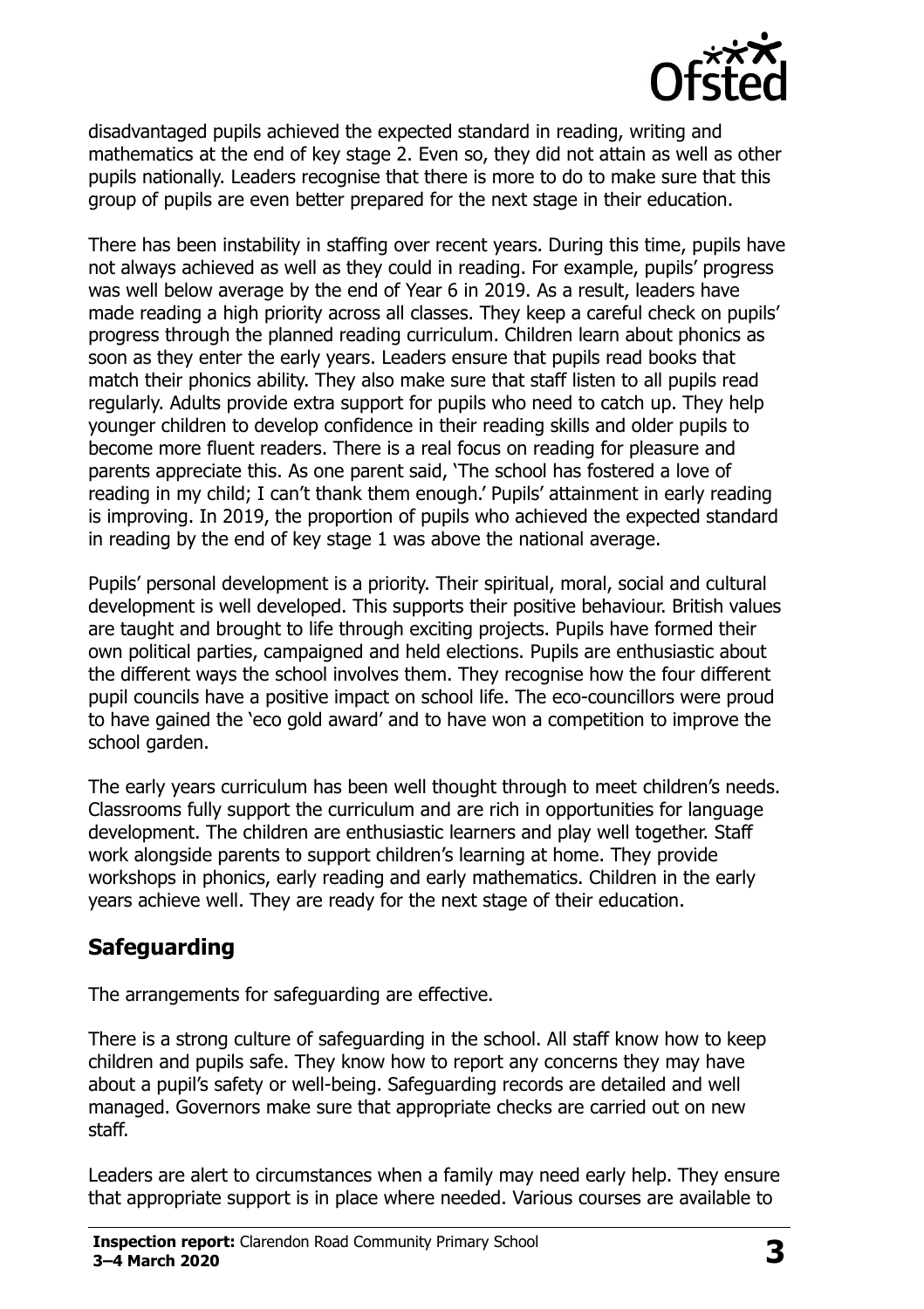

help families with their finances, housing and getting back into work. The early help team is approachable and accessible to those families most in need.

# **What does the school need to do to improve?**

# **(Information for the school and appropriate authority)**

- Curriculum plans in a few subjects, such as music and art and design, are not coherently planned and sequenced. This means that pupils' learning does not always build on what they already know. Leaders should embed the recent changes made to curriculum plans to ensure that all subjects are delivered to the same high standard. Ofsted's transition arrangements were used on this inspection to confirm that pupils benefit from a good quality of education.
- The impact of leaders' plans to improve the attainment of disadvantaged pupils has not been fully realised in all parts of the school. As a result, disadvantaged pupils at the end of key stage 2 do not achieve as well as they could. Leaders should redouble their efforts to overcome the barriers which these pupils face so that they are better prepared for the next stage of their education.

#### **How can I feed back my views?**

You can use [Ofsted Parent View](http://parentview.ofsted.gov.uk/) to give Ofsted your opinion on your child's school, or to find out what other parents and carers think. We use Ofsted Parent View information when deciding which schools to inspect, when to inspect them and as part of their inspection.

The Department for Education has further quidance on how to complain about a school.

If you are the school and you are not happy with the inspection or the report, you can [complain to Ofsted.](http://www.gov.uk/complain-ofsted-report)

#### **Further information**

You can search for [published performance information](http://www.compare-school-performance.service.gov.uk/) about the school.

In the report, '[disadvantaged pupils](http://www.gov.uk/guidance/pupil-premium-information-for-schools-and-alternative-provision-settings)' refers to those pupils who attract government pupil premium funding: pupils claiming free school meals at any point in the last six years and pupils in care or who left care through adoption or another formal route.

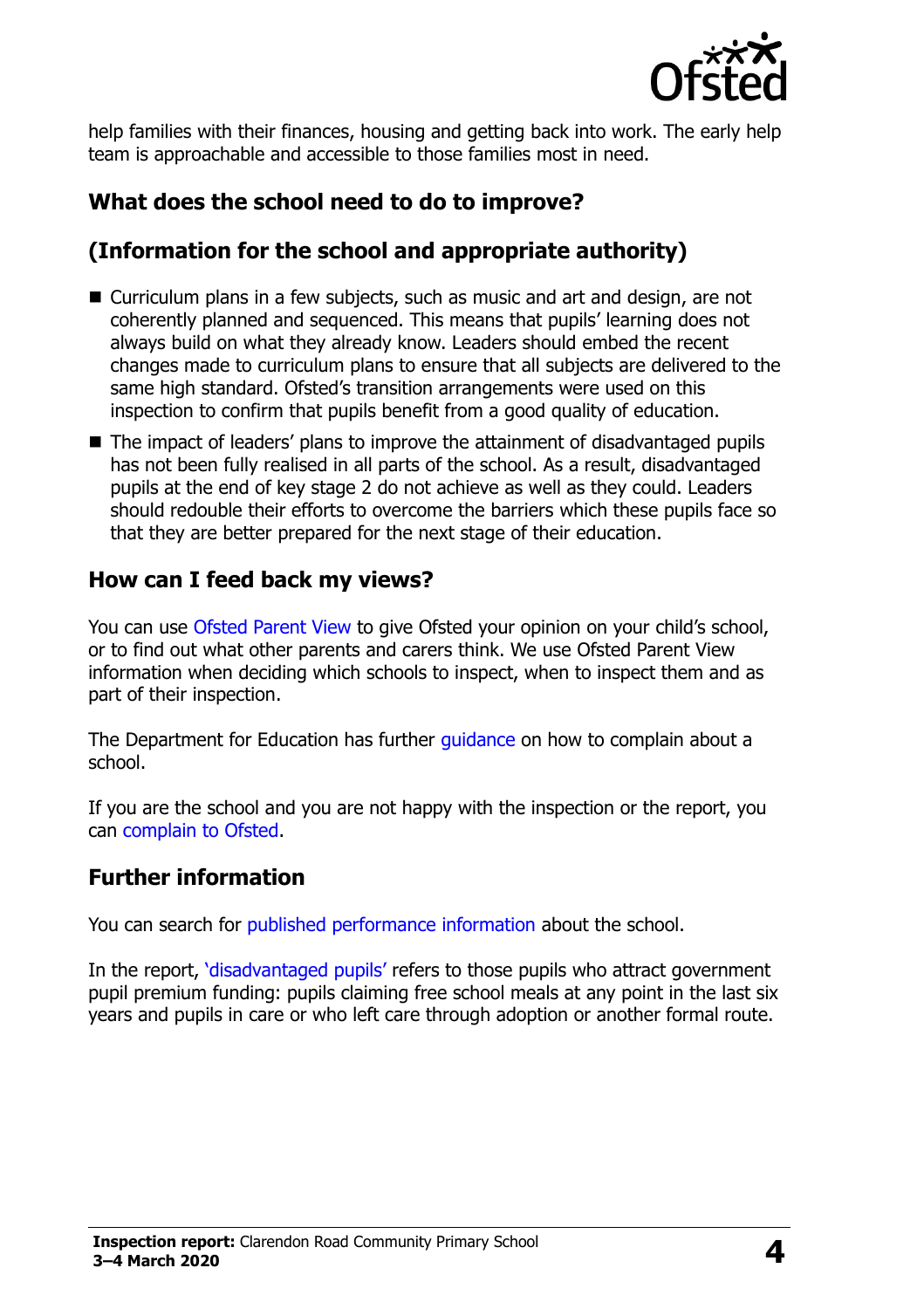

#### **School details**

| Unique reference number             | 105902                                                               |
|-------------------------------------|----------------------------------------------------------------------|
| <b>Local authority</b>              | Salford                                                              |
| <b>Inspection number</b>            | 10136012                                                             |
| <b>Type of school</b>               | Primary                                                              |
| <b>School category</b>              | Community                                                            |
| Age range of pupils                 | 3 to 11                                                              |
| <b>Gender of pupils</b>             | Mixed                                                                |
| Number of pupils on the school roll | 315                                                                  |
| <b>Appropriate authority</b>        | The governing body                                                   |
| <b>Chair of governing body</b>      | John Jenkinson                                                       |
| <b>Headteacher</b>                  | Rachel Gallagher                                                     |
| Website                             | www.clarendonroadschool.org                                          |
| Date of previous inspection         | 14–15 June 2016, under section 5 of the<br><b>Education Act 2005</b> |

## **Information about this school**

■ There have been several staffing changes since the last inspection. The headteacher was appointed in January 2019. A new deputy headteacher, an early years leader and three newly qualified teachers joined the school in September 2019.

# **Information about this inspection**

- We carried out this inspection under section 5 of the Education Act 2005.
- During the inspection, we spoke with pupils about their work and school life. We spoke with members of the governing body, a representative from the local authority, the senior leadership team and members of staff.
- We reviewed a range of documentation, including documentation about attendance, safeguarding and checks undertaken on newly appointed staff.
- We considered the 45 responses to Ofsted's online survey, Parent View and the 33 responses from the online staff survey. There were no responses to the pupil survey.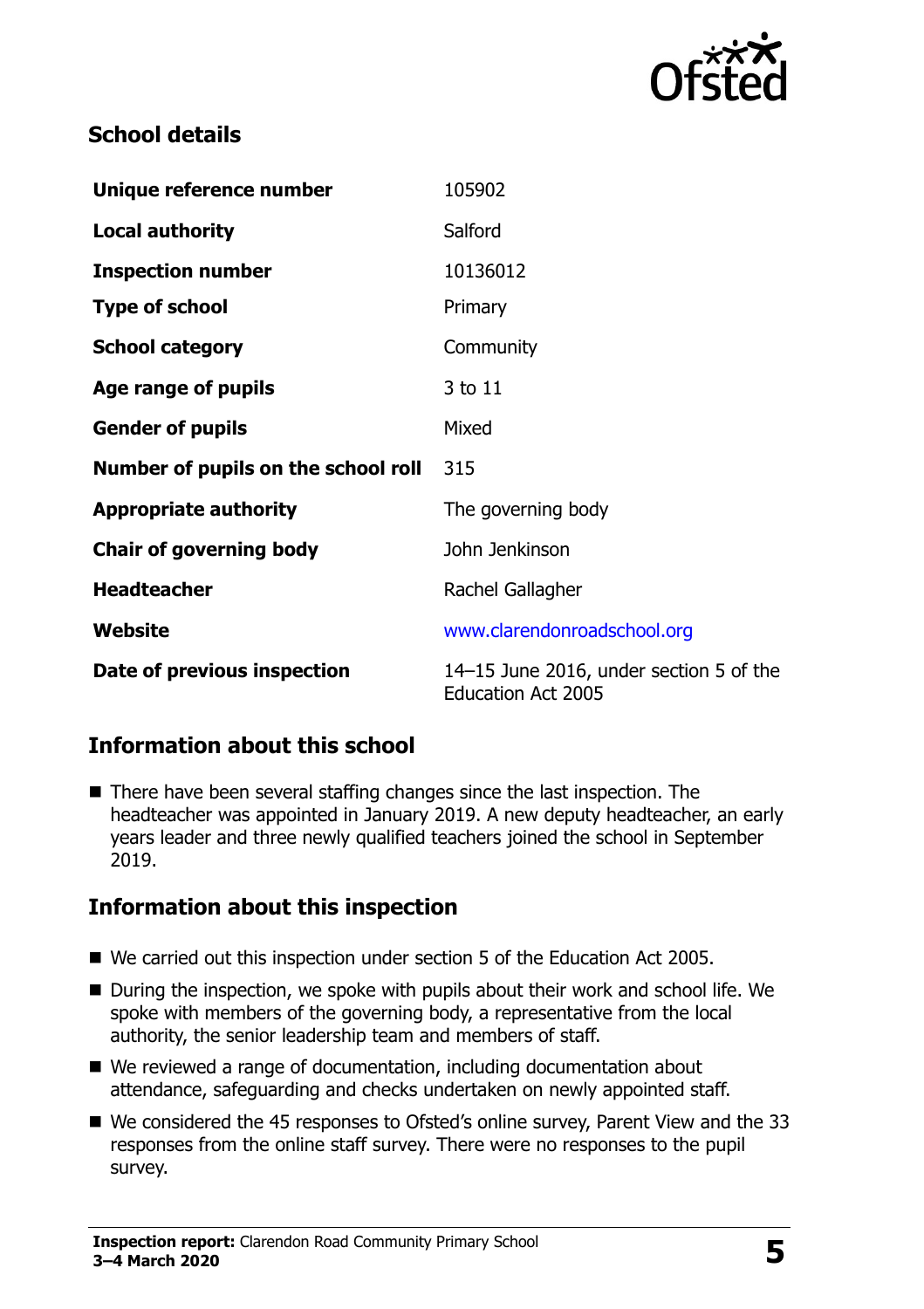

■ We did deep dives in the following subjects: reading, mathematics, science and music. This entailed discussions with subject leaders; visits to lessons; looking at examples of pupils' work; discussions with teachers; discussions with pupils and listening to pupils read. We also reviewed teachers' plans and pupils' work in history and art.

#### **Inspection team**

Jackie Stillings, lead inspector Her Majesty's Inspector

Suzanne Blay **Contract Contract Contract Contract Contract Contract Contract Contract Contract Contract Contract Contract Contract Contract Contract Contract Contract Contract Contract Contract Contract Contract Contract C** 

Sue Dymond **Calculation** Ofsted Inspector